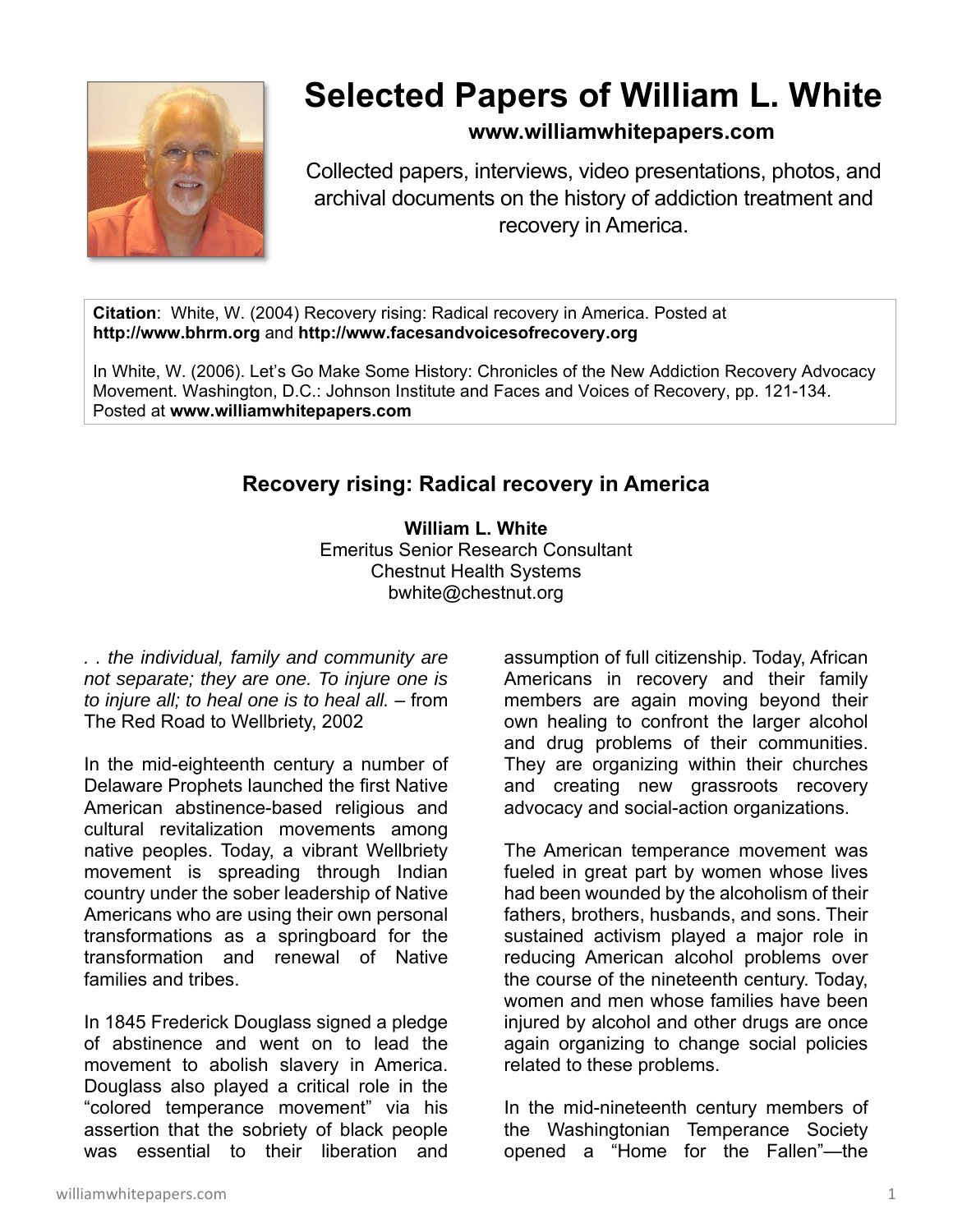precursor to the Washingtonian Homes of Boston and Chicago that were among the earliest addiction-treatment programs in the country. Today, people in recovery are organizing an ever-expanding network of sober houses and recovery homes to once again provide a sober environment for those seeking recovery.

In the nineteenth century charismatic speakers such as John Gough and John Hawkins sparked hope among the addicted through their powerful stories of recovery from addiction. Today, speakers with similar stories and charisma are replicating this process by calling for social as well as personal change.

Something is reawakening inside America. People whose stigmatized condition left them hiding alone or cloistered in subterranean subcultures are stepping into the light to tell the stories of their wounds and their redemption. They are offering their time, talents, and testimonies to address alcohol and other drug-related problems in their local communities and in the country as a whole. They exemplify a transition from self-healing to social activism that could aptly be described as a style of radical recovery.

For the past five years I have had the opportunity to observe and collaborate with these recovery activists from across the country. The purpose of this brief essay is to honor the spirit of these activists by describing their unique style of recovery.

The coupling of the two words radical and recovery—seems incongruous. While addiction connotes excess, recovery is rooted in the cultivation of balance and harmony. To do anything to an extreme would seem more a symptom of addiction than a dimension of recovery. But some aspects of the recovery process capitalize on this propensity for excess. The first edition of the book Alcoholics Anonymous speaks of the need for extreme measures to recover from alcoholism ("half measures availed us nothing"; AA, 1939); Women for Sobriety extols the importance of the "big decision" (Kirkpatrick, 1986); and Secular

Organizations for Sobriety emphasizes the "sobriety priority"—a decision to never drink no matter what (Christopher, 1992). Many spiritual, religious, and secular recovery traditions share a radical commitment to sobriety and a radical reconstruction of personal identity and lifestyle. Recovery in these traditions is so extreme in its effects that it has come to be defined as far more than the removal of alcohol and other drugs from an otherwise unchanged life. The discovery that people seeking recovery could achieve together what had been unobtainable alone was itself a radical innovation. Put simply, personal recovery is often radical in its methods and outcomes. This essay explores a different kind of radicalness—a radicalness directed not at healing of the self, but at healing the world.

The development and resolution of alcohol and other drug (AOD) problems are usually understood on an individual level. Recovery narratives depict the evolution of the addiction experience, the transforming journey from addiction to recovery, and one's evolving life in recovery in highly personal terms. There are, however, larger contexts within which these personal addiction and recovery narratives can be understood. The sources and solutions to AOD problems are nested within particular historical, economic, political, and cultural contexts. In the aggregate, addiction transcends personal tragedy to stand as a symptom of system malfunction—a breakdown in the relationships between individuals, families, and communities. An understanding of the ecology of addiction and recovery constitutes the very foundation of radical recovery. *Radical recovery* is not a projection of blame for one's addiction, nor an abdication of personal responsibility for one's own recovery. It is a sustained meditation on the broader social meaning of the experiences of addiction and recovery.

*Radical recovery is the use of one's recovery from addiction as a platform to advocate social change related to the sources of and solutions to community-wide AOD problems*. The phrase radical recovery is not this author's invention. The call for a radicalized style of recovery emerged as a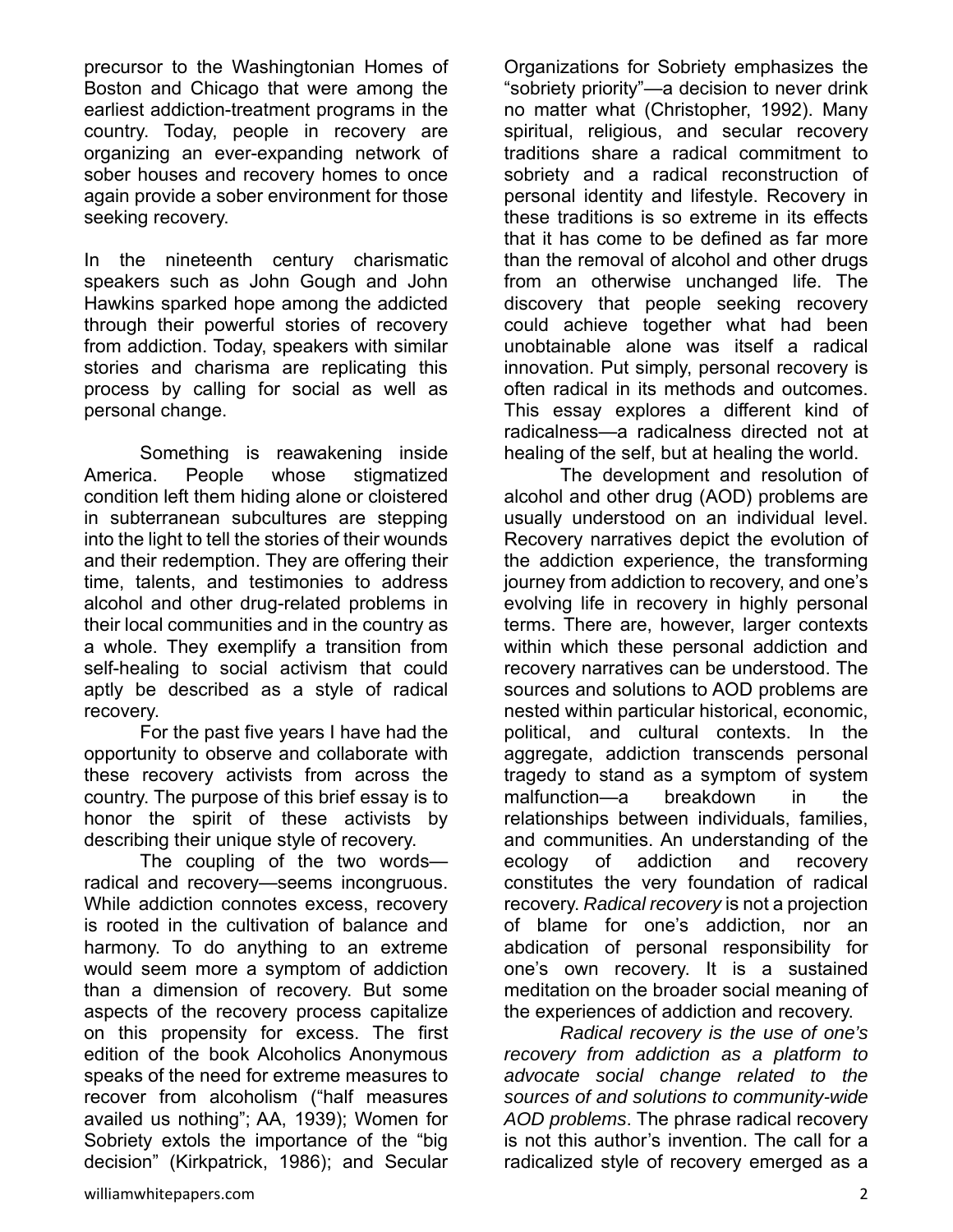reaction to the highly commercialized New Age recovery movement of the 1980s (Rapping, 1993; Morell, 1996), but its roots go much deeper. Radical recovery traditions span the prophetic leaders of eighteenth and nineteenth century Native American healing and cultural revitalization movements (Coyhis and White, 2002, 2003; Brave Heart, 2003), the "reformed reformers" of the American temperance movement (White, 1998), African American activists portraying drugs as a weapon of colonization (Tabor, 1970), and feminist charges of the 1990s that the concept of "codependency" mislabeled the cultural oppression of women as a problem of personal pathology (Tarvis, 1992; Kasl, 1992; also see Helmer, 1975, and Morgan, 1983). Today, radical recovery is exemplified in the lives of the men and women who are at the forefront of the New Recovery Advocacy Movement. This movement is reflected in new grassroots recovery-advocacy organizations whose collective goals are to

- $\checkmark$  portray alcoholism and addictions as problems for which there are viable and varied recovery solutions,
- $\checkmark$  provide living role-models that illustrate the diversity of those recovery solutions,
- $\checkmark$  counter public attempts to dehumanize, objectify, and demonize those with AOD problems,
- $\checkmark$  enhance the variety, availability, and quality of local/regional treatment and recovery support services, and
- $\checkmark$  remove environmental barriers to recovery, including the promotion of laws and social policies that reduce AOD problems and support recovery for those afflicted with AOD problems (White, 2000).

*Radical recovery is the discovery that changing oneself and changing the world are synergistic*. It is choosing to become the dropped pebble that generates enduring and far-reaching ripples through one's family, community, and world. It is joining with kindred spirits to form communities of recovery that wish to amplify the influence of those ripples. Put simply, radical recovery is

about people in recovery defining themselves as a community; moving beyond self-healing toward social action on issues related to their shared experience; reflecting on the needs of people still suffering from addiction; and forging goals and strategies to widen the doorways of entry into recovery and to enhance the quality of the recovery experience. Radical recovery is making amends and expressing gratitude through the vehicle of social action. It is mobilizing communities of recovery to build relationships of influence with other community institutions. It is a vision to reshape the ecology of addiction and recovery in America.

*Where possible, radical recovery is family oriented—it is an extension of family healing*. It recognizes the far-reaching effects of addiction on the family and conveys the good news that recovery is also far-reaching in its effects. Radical recovery is turning the healing power of recovery within families outward as an act of service to the world. Family members, "friends of recovery," and visionary professionals are joining with those who no longer suffer severe AOD problems to make important contributions to this emerging social-change movement.

Radical recovery is visible and vocal (in offering oneself as living proof of the reality of recovery). Such visibility is not about narcissism or exhibitionism (an assertion of ego). Radical recovery is not a superior style of recovery; it is one of many styles of recovery—a style open to those temperamentally suited for it and whose life circumstances allow such visibility without

stigma-related injury to self or others. It is not an impulsive or reckless disclosure of one's addiction/recovery story. It is a contextappropriate report of one's status as a person who has achieved, or is working to achieve, sustained recovery from addiction.

It is strategically using one's personal/family/neighborhood story to inform a broader policy debate. It is the willingness to add one's own face and voice to other visible faces and voices of recovery.

Radical recovery recognizes that visibility and voice come at a price within a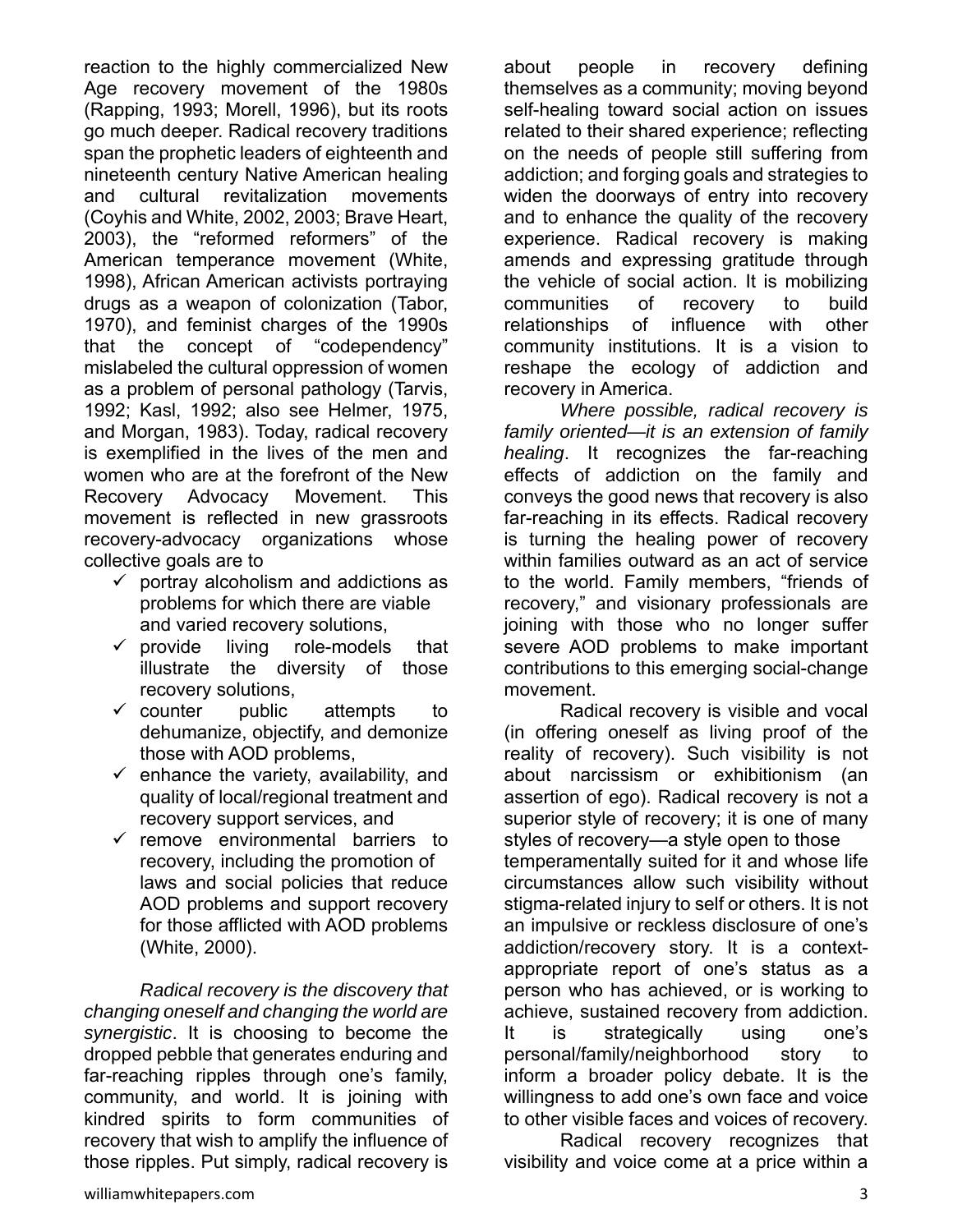society that continues to stigmatize those linked to AOD problems. It seeks only a vanguard of recovered and recovering people whose personal circumstances allow them to stand as living proof of the proposition that recovery is a reality for millions of people around the world. It is the use of the personal testimonies of that vanguard to convey hope to individuals, families, and communities. It is the recognition that recovery is a gift bringing duties and obligations that transcend the self. But radical recovery, like most styles of recovery, is filled with paradoxes. Speaking out is as much about asking questions (provoking critical reflection) as it is about making statements. Speaking out has power only after silencing the self through acts of self-reflection and listening. Standing as a witness has power only when standing is an act of service, not when standing is selfcongratulation.

 Radical recovery is not an invitation to violate the anonymity traditions of Alcoholics Anonymous, Narcotics Anonymous, and other twelve-step fellowships. It is an invitation for some individuals and family members in twelve-step recovery and those from other pathways of recovery to talk publicly about their recovery status without reference to the means by which that recovery was achieved, e.g., without specific references to AA/NA affiliation at the level of press. It is an invitation for people to become a messenger of recovery apart from their particular identities as members of AA, NA, CA, WFS, WFS, SOS, LSR, or other recovery societies.

*Radical recovery is focused*. It extends the singularity of purpose of recovery mutual-aid groups into the arena of social action by remaining focused on issues linked to addiction and recovery. Radical recovery avoids diversions. In the current wave of service integration initiatives, radical recovery brings a singular voice of advocacy for the needs of those suffering from addiction and the needs of those in recovery. Radical recovery stays "on message." Radical Recovery is solution focused. It is about more than being a critic; it is about being a positive, creative force within local communities and the larger culture. It does not talk about personal, family, or community pathology without noting the presence of personal, family, and community resilience. It is more concerned with the details of solutions than the details of problems.

*Radical recovery brings a sense of urg*ency. Its celebration of recovery is tempered by its awareness that people continue to live deformed lives, languish in physical and psychological prisons, and needlessly die because they have not yet found the entrance to recovery. At the same time, radical recovery is patient in its recognition that community change, like personal change, requires time and sustained effort. Radical recovery is bold, but its boldness flows from integrity rather than recklessness. It is grounded in stillness, reflection, questioning, and listening.

*Radical recovery is confrontive* (of the social conditions and institutional interests within which AOD problems arise and flourish). It confronts the social stigma that shrouds addiction and inhibits recovery. One of the more astute criticisms of the modern recovery movement is that positing the source of and solution to AOD problems within the vulnerability and resilience of the individual ignores environmental conditions within which such problems flourish and strategies through which they could be prevented or resolved. While service work with individuals still suffering from addiction has a long tradition within American communities of recovery, only rarely have recovered and recovering people taken collective action on broader political and social concerns. There is, however, growing evidence that people in recovery are involving themselves in community service as part of their recovery process (Kurtz & Fisher, 2003). A new recovery-advocacy movement is mobilizing communities of recovery into a force for political advocacy on AOD-related issues (White, 2000). Radical recovery is stepping forward to be part of this movement.

*Radical recovery is political* (in recognizing that social change involves the acquisition and strategic use of power to shape addiction/recovery promoting and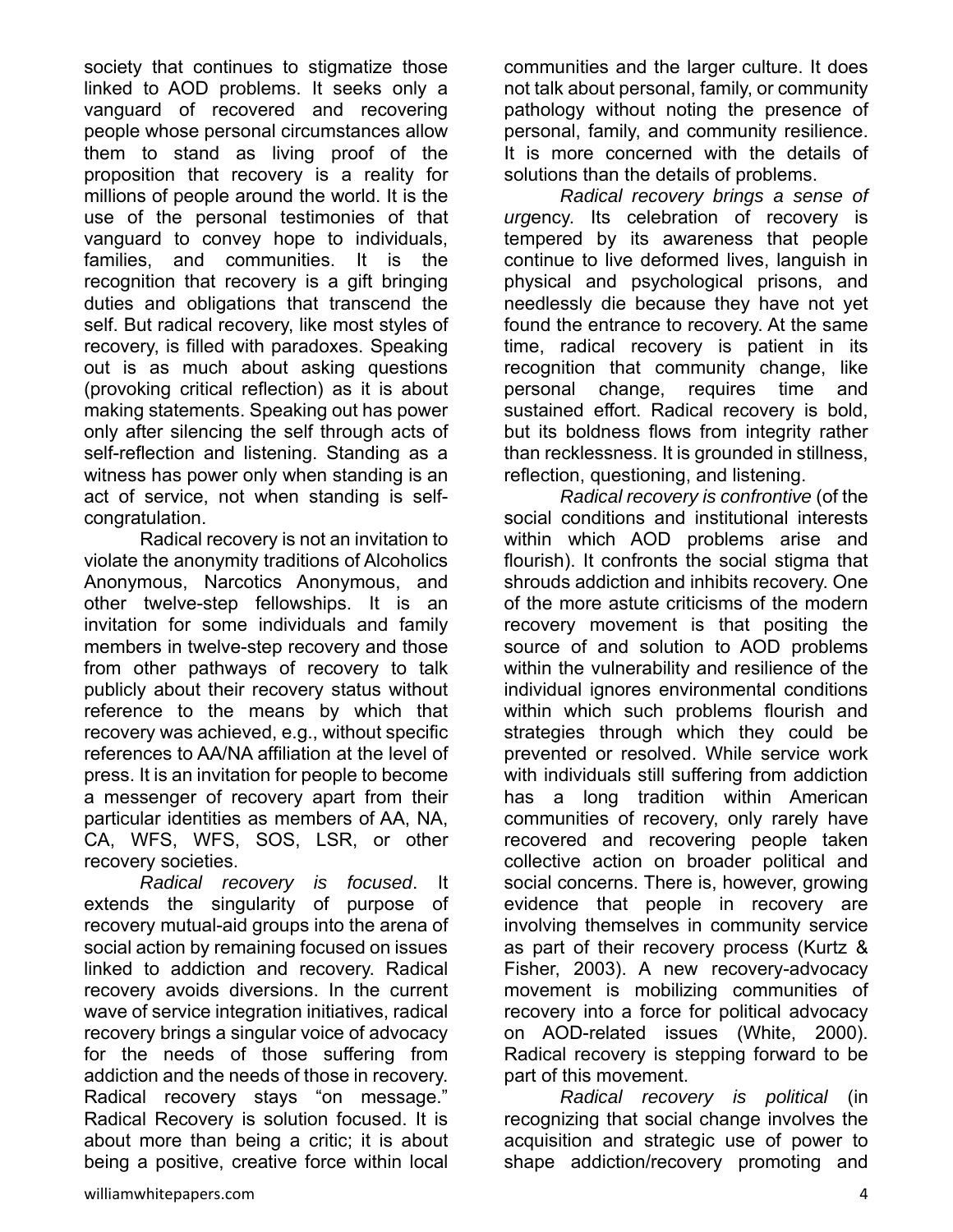inhibiting forces). It recognizes that recovery itself can be a political act as well as a means of personal healing and redemption. It is a willingness to join together for collective action on issues related to addiction and recovery. It is self-identified Democrats, Republicans, and independents joining together for common cause within the proclamation that AOD problems so threaten the health of this country that their resolution must transcend partisan politics.

*Radical recovery is sensitive to institutional interests*. Radical recovery is a sustained reflection on the sociopolitical and economic influences that influence AOD problems and policies. Radical recovery recognizes the existence of predatory industries that promote and profit from addictive products (see the work of Dr. Jean Kilbourne). When those with AOD problems are sequestered in ever-increasing numbers in jails and prisons, radical recovery asks: what individuals and institutions profit from such circumstances? It openly confronts the ways in which public health can be sacrificed for corporate gain. Radical recovery is the recognition that young men and women of color and disenfranchised whites have become the raw materials that feed the institutional (prison) economies of many communities. Radical recovery is willing to confront treatment professionals and treatment institutions that view people with AOD problems as a crop to be harvested for personal and institutional profit. Radical recovery is willing to expose hustlers masked as healers. Generations of volunteers within the local affiliates of the National Council on Alcoholism and Drug Dependence laid the policy and legislative foundations for the modern system of addiction treatment. Today's advocates are lobbying to protect that infrastructure, but they are also calling upon today's treatment organizations to become more accountable to the needs of the individuals, families, and communities they serve. *Radical recovery respects the importance of professional resources but emphasizes the recoveryinitiating and recovery sustaining power of relationships that are natural (as opposed to professionalized), reciprocal (as opposed to* 

*hierarchical), and enduring (as opposed to transient).* Radical recovery is not about lobbying for an infinite number of everexpanding addiction treatment centers. It is about nurturing the development of indigenous recovery-support resources that diminish the need for professionally directed treatment.

*Radical recovery is inclusive* (in its tolerance and celebration of the multiple pathways and innumerable varieties of recovery experience) and respectful (of the traditions and folkways of various communities of recovery). Radical recovery frees one from the need to have the single recovery answer and allows one to celebrate the diverse pathways that foster escape from the addiction quagmire. It allows one to respond to such differences not out of defensive criticalness but out of true joy for another's freedom. Radical recovery makes no claim other than one's own experience and is not threatened by experiences that are different. It affirms choice in recovery and celebrates the diversity of those choices. Stated simply, its motto is "recovery by any means necessary." Radical recovery also recognizes that shared pain and redemption are the foundation of communities of recovery and that such kinship of suffering and rebirth transcends the boundaries of gender, race, social class, developmental age, sexual orientation, religious beliefs, and political affiliation. It seeks to extend the influence of those relational communities outward into the world.

Radical recovery promotes metaphors of personal and community liberation for historically disempowered peoples. There are powerful metaphors that convey the sources and solutions to AOD problems in ways that catalyze personal and community action. Radical recovery elicits such metaphors from the collective stories of those suffering from addiction within particular community, historical, and cultural contexts and respects the right of communities to generate their own catalytic metaphors. Radical recovery respects the power of such metaphors as "disease," "surrender," and "acceptance" in one cultural context and the power of "genocide,"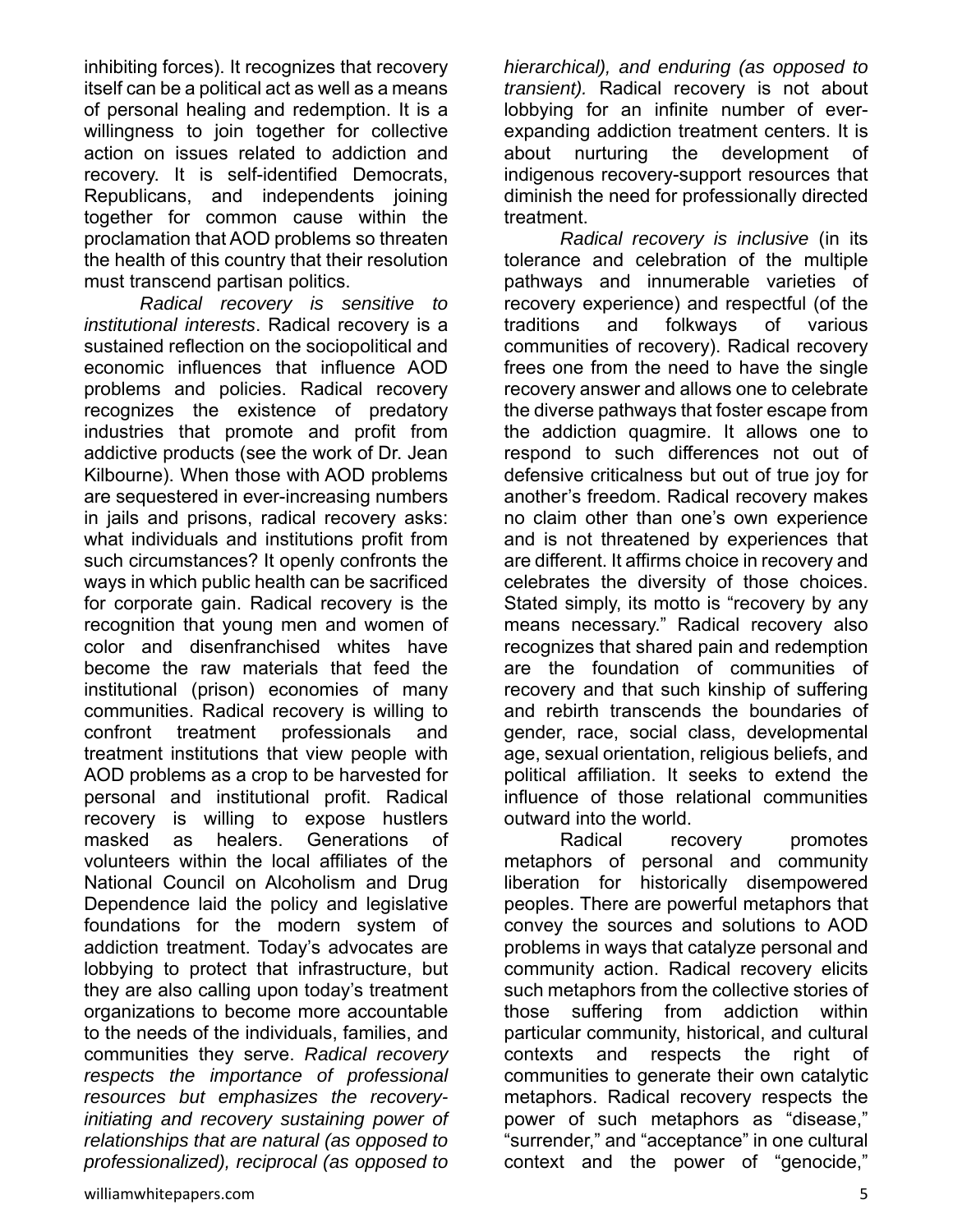"liberation," and "resurrection" in others. Radical recovery is about using the raw materials of addiction and healing to rebuild and revitalize families, neighborhoods, and communities. It is about recognizing the healing power of a community of shared experience embraced by larger communities of hope and encouragement.

*Radical recovery is collaborative*. It embraces coalitions of people with shared interests and aspirations involved in kindred causes. The movement within which radical recovery is embraced is interracial and interfaith and brings together people from diverse social classes and personal and professional backgrounds who otherwise share little in common.

Pitfalls of Radical Recovery

A radical style of recovery is not without its pitfalls. History bears witness to a number of important lessons related to personal recovery and participation in social change.

Radical recovery is a philosophy of social action; it is not a program of personal recovery. The history of recovery is strewn with the bodies of those who thought that they could get and stay sober by trying to change the world. Radical recovery is not a means of achieving or sustaining personal recovery: it is one possible fruit of such recovery. Participation in social change must not obscure the primacy of personal recovery as a foundation for larger service to the community. It must not become a diversion from those daily activities that sustain and enrich personal recovery.

 *Collective efforts at social change are best conducted in affiliation with organizations whose mission is social change rather than through organizations whose primary purpose is mutual support for addiction recovery*. Many mutual-aid organizations have lost touch with their primary mission when they have become involved in outside political and religious issues. Such involvements led to the demise of many pre-AA recovery mutual-aid societies and contributed to the emergence of the Twelve Traditions of Alcoholics

Anonymous. The integrity of the firewall between mutual-aid and advocacy organizations and their respective activities must be protected.

*Radical recovery, in its focus on social systems and social policies, could divert attention away from the suffering of individuals and families*. Care will need to be taken that advocacy for social policies and programs does not weaken the face-to-face service to those still suffering from addiction. In focusing on all manner of contextual issues, it is easy to be seduced into forgetting the power of the drug. It is the drug that people become addicted to, and personal recovery can begin only at that starting point and then work back through the etiological influences on the person-drug relationship. Treatment and mutual-aid groups are designed to aid that process at a personal level. Advocacy organizations are designed to address the contexts in which addiction and recovery flourish. Neither is a replacement for the other.

Radical recovery could, in the name of serving communities of recovery, inadvertently lead to schisms within and between those communities. Organized recovery advocacy will raise potentially contentious questions: Who legitimately represents the needs and aspirations of people in recovery? How can diverse communities and individuals reach consensus on goals and strategies? How will disagreements be resolved or managed? What fractures could social action engender in personal and organizational relationships within communities of recovery? Conflict within the social action arena could injure relationships and affiliations within the recovery mutual-aid arena and further polarize the recovery community into ideological camps.

*Social-change movements breed excesses and ignite counter-movements that, in turn, undermine the successes that have been achieved*. For example, the industrialization and commercialization of addiction treatment in the 1980s led to a financial and ideological backlash that dramatically altered the image and availability of addiction treatment in the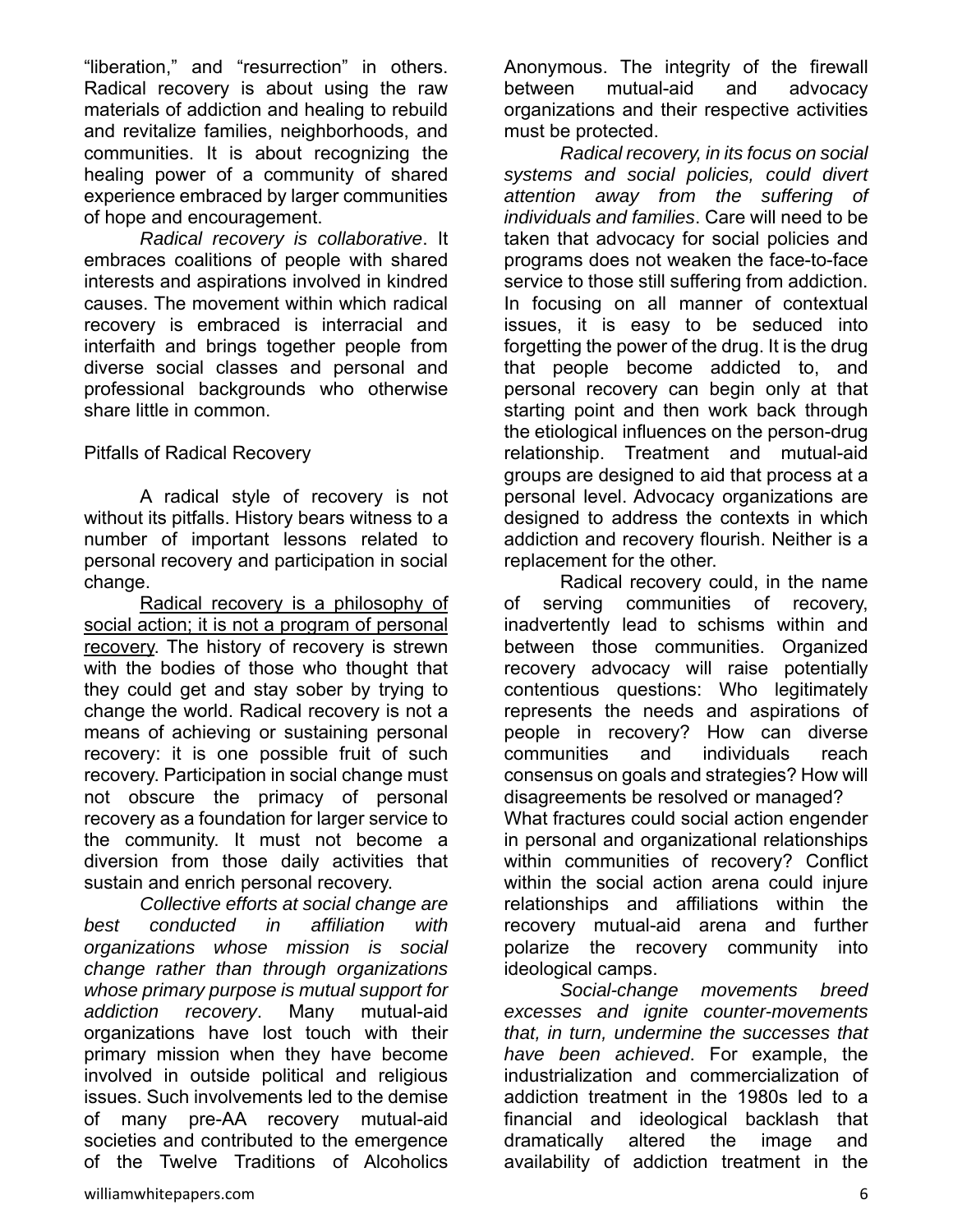United States and increased therapeutic pessimism about the prospects of long-term recovery. Great care must be taken in the selection of the core ideas and methods that flow from this style of radical recovery.

*Social-change movements go through predictable stages and are prone to burn themselves out*. For some, radical recovery will mark a brief period of intense, time-limited activity in their lives. For others, radical recovery will be a life-enduring marathon; it will come to be understood as part of the central meaning of one's life. Successful social movements need both styles of involvement.

### **Recovery Rising**

 A radical recovery movement is now rising in America. That movement is flowing from the realization that addiction and its progeny of problems are visible everywhere, while recovery from addiction lies hidden. It is rising in the recognition that the stigma attached to AOD problems has increased in recent decades and has fueled the demedicalization and recriminalization of these problems. What started out as "zero tolerance" for drugs rapidly evolved into zero tolerance for people with AOD-related problems. It is in this regressive climate that a style of recovery is emerging that is radical in its scope (focus on environmental as well as person al transformation), radical in its inclusiveness (celebration of multiple pathways and styles of recovery), and radical in its synthesis of social responsibility and personal accountability. People in recovery are looking beyond their own addiction and recovery experiences to the broader social conditions within which AOD problems arise and are sustained. A radicalized vanguard of people in recovery is using personal transformation as a fulcrum for social change. They are living Gandhi's challenge to become the change they wish to see in the world. Those who were once part of the problem are becoming part of the solution.

 Prophetic voices are rising from communities of recovery across America. Voices of the formerly hopeless are

becoming instruments of personal healing and community renewal and redemption. If you share this call to a larger platform of service and believe that your personal/family story can touch others, come join us. Become part of this movement.

**Acknowledgement**: I would like to thank the following individuals for their encouragement, feedback, and suggestions on this paper: Ben Bass, Alex Brumbaugh, Don Coyhis, Mark Sanders, Bob Savage, Jason Schwartz, Richard Simonelli, Pat Taylor, Phil Valentine and Pam Woll.

#### **References**

Alcoholics Anonymous: *The Story of How More than One Hundred Men Have Recovered from Alcoholism*. (1939). NY: Works Publishing Company.

Brave Heart, M. Y. (2003). The historical trauma response among natives and its relationship with substance abuse: a Lakota illustration. *Journal of Psychoactive Drugs*, 35(1), 7-13.

Christopher, J. (1992). *SOS Sobriety: The Proven Alternative to 12-step Programs*. Buffalo, NY: Prometheus.

Coyhis, D., & White, W. (2002). Addiction and recovery in Native America: Lost history, enduring lessons. *Counselor*, 3(5), 16-20.

Coyhis, D., & White, W. (2003) Alcohol problems in Native America: Changing paradigms and clinical practices. *Alcoholism Treatment Quarterly*, 3/4, 157-165.

Helmer, J. (1975). *Drugs and Minority Oppression*. New York: Seabury.

Kirkpatrick, J. (1986). *Goodbye Hangovers, Hello Life*. New York: Ballantine.

Kurtz, L. F., & Fisher, M. (2003). Participation in community life by AA and NA members. *Contemporary Drug Problems*, 30, 875-904.